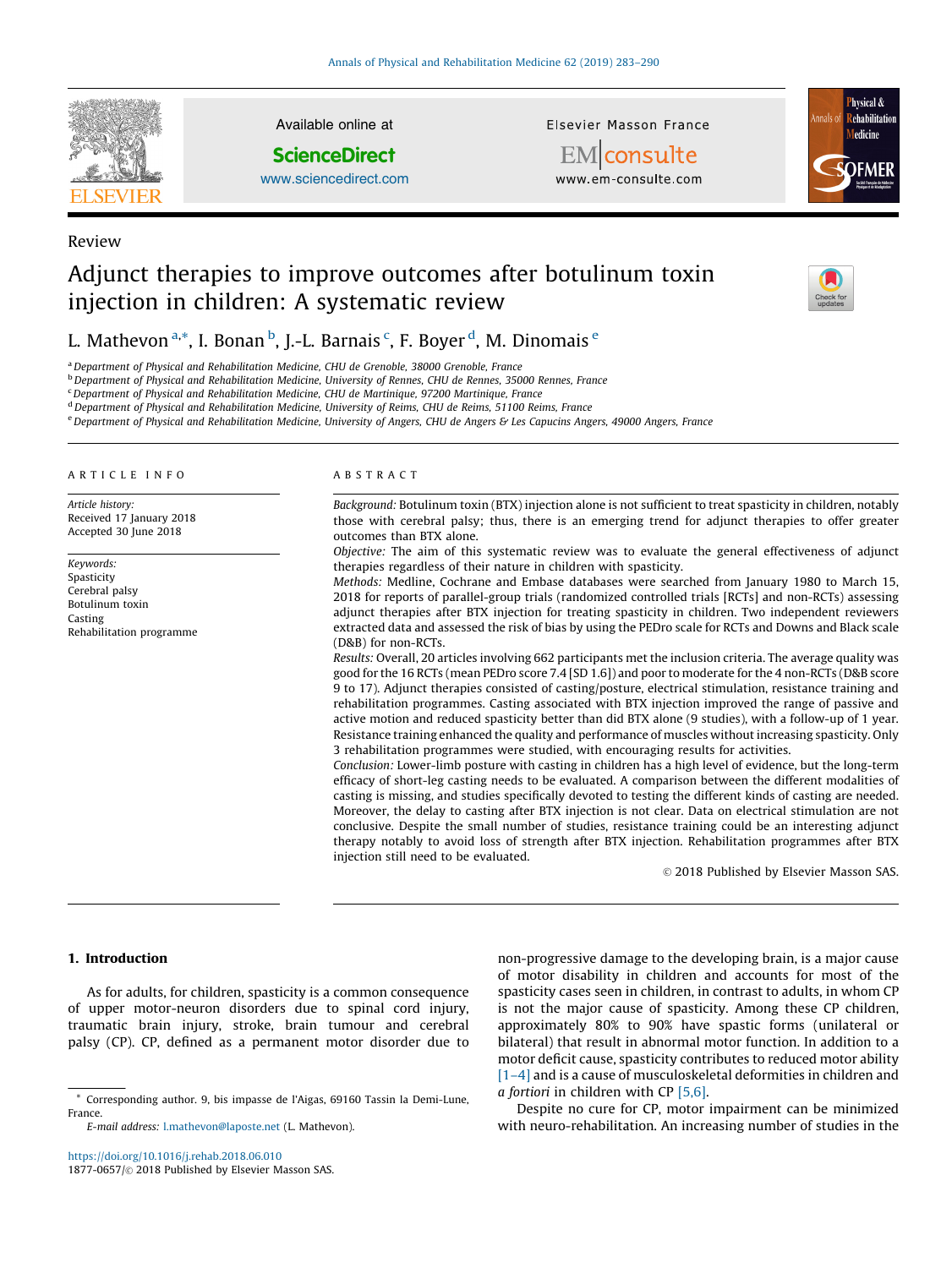last decade have highlighted multiple interventions in children with CP. A recent systematic review revealed what does and does not work, to help clinicians keep up to date and thus provide children and their families with effective, evidence-based interventions in motor rehabilitation [\[7,8\]](#page-7-0).

Current rehabilitation interventions to treat motor impairments in CP are mainly based on techniques aimed at repeatedly stimulating the paretic limb and hence reducing spasticity [\[9,10\]](#page-7-0). Protection of the musculoskeletal system also remains a major issue because it is required to preserve motor functions at the end of the growth period and prevent early ageing  $[6]$  of the joints.

Botulinum toxin type A (BTX-A) is one of the most effective and safest treatments for focal spasticity in children with CP [\[8\]](#page-7-0) and more generally children with spasticity due to other causes. BTX reduces spasticity [\[8,9\]](#page-7-0) and maintains a favourable range of motion so as to prevent vicious joint patterns [\[11,12\]](#page-7-0).

However, the level of evidence for the improvement of motor function with BTX is weak  $[10,13]$ . One explanation is that BTX injection must be associated with a specific, personalised rehabilitation programme (adjunct therapies). A large heterogeneity of practices concern adjunct therapies after BTX injections to optimise the results. Although BTX treatment is highly recommended to treat focal spasticity (grade A level of evidence [\[8\]\)](#page-7-0) in children with CP (and by extrapolation to treat focal spasticity in children), no clear data are available to provide recommendations for the optimal adjunct therapies after such treatment.

The aim of this study was to evaluate, via a systematic literature review, the general effectiveness of all types of adjunct therapies used after BTX injection on outcomes related to impaired body function and structure limited to the activity and participation of children with spasticity.

#### 2. Methods

#### 2.1. Study eligibility criteria

Three authors (LM, JLB and MD) performed a systematic review of the literature in accordance with PRISMA guidelines [\(http://](http://www.prisma-statement.org/) [www.prisma-statement.org](http://www.prisma-statement.org/)). We included any English reports of adjunct therapies after BTX injection to treat spasticity in children. Only parallel clinical studies (i.e., comparing least 2 groups [adjunct vs no adjunct therapies]) were included. Articles concerning adjunct therapies after phenolisation were excluded because since 2009, phenolisation is no longer recommended for treating spasticity in children [\[14\].](#page-7-0) Literature reviews were not analysed.

Medline, Cochrane, PEDro and Reedoc databases were searched from 1980 to March 15, 2018 with the keywords: ''botulinum toxin'' and ''children'' (or ''child''; ''kids''; ''childhood''; ''infant''; "adolescent") and "spasticity". We deliberately chose not to use the term ''cerebral palsy'' because spasticity is also present in children after stroke; traumatic brain injury etc. (see Introduction). Related articles and links were also searched. Additional articles were identified by a manual search of references in key articles retrieved.

#### 2.2. Quality analysis

The quality of RCTs was analysed by the specific PEDro scale [\[15\]](#page-7-0). The score ranged from 0 to 11. A score of 0 to 4 was considered poor quality, 5 or 6 moderate, 7 or 8 good, and  $\geq$  9 excellent. The quality of non-RCTs was analysed by the specific Downs and Black scale (D&B) [\[16\]](#page-7-0), with scores ranging from 0 to 27 (high quality). The following cut-points have been suggested to classify studies by quality: excellent (26–27), good (20–25), fair (15–19) and poor (0– 18) [\[17\]](#page-7-0). Quality was analysed independently by both LM and JLB, with any disagreements resolved after discussion with a third evaluator (MD). To provide the reader with a clear overview of our findings, we assigned each adjunct therapy to 1 of 3 categories: ''do it"; "probably do it", or "don't do it", inspired by Novak et al. [\[8\].](#page-7-0)

#### 3. Results

Among 519 articles published from January 1980 to March 15, 2018 from the 4 data sources [\(Fig. 1\)](#page-2-0), after reading the titles and abstracts, 39 articles were initially selected [\(Table 1](#page-3-0)). After reading the full text, 19 articles were excluded; 20 articles were finally deemed relevant. At the time of this work, no previous systematic review had focused on adjunct therapies after BTX injection in children. All 20 articles had been published between 2001 and March 2018, 9 after 2010; 16 were RCTs and 4 prospective interventional studies.

#### 3.1. Quality of articles

The quality analysis is presented in [Table 1](#page-3-0). The mean PEDro quality score for the 16 RCTs was 7.4 (SD 1.6; range 4–9), for good quality. The D&B quality score for the 4 non-RCTs ranged from 9 to 17, for poor to moderate quality. The total number of participants included was 662, with a large sample size  $(> 50)$  in 3 studies [\[18–](#page-7-0) [20\]](#page-7-0). The number of subjects needed for statistical power was not calculated in the articles retained, apart from 2 studies with 50% and 60% of the calculated sample size recruited [\[21,22\].](#page-7-0)

CP was exclusively investigated in all studies; we found no studies related to other aetiologies of spasticity in children. The motor deficit was mainly mixed unilateral and bilateral in 9 studies, exclusively unilateral in 6 studies, and exclusively bilateral in 1 study. The functional level of participants was good. Upper-limb function was investigated in 5 studies, with a Manual Ability Classification System level reported as 1 to 3 in 2 studies [\[22,23\].](#page-7-0) The other studies investigated lower-limb function, with a Gross Motor Function Classification System (GMFCS) level of at least 3 and at least 2 in 7 studies.

Every study fully described the experimental protocol. Most studies compared adjunct therapy associated with BTX injection versus BTX alone. In 2 studies [\[21,24\],](#page-7-0) adjunct therapy was investigated alone in comparison with  $BTX \pm adjunct$  therapy. In terms of the components of the World Health Organization's International Classification of Functioning, Disability and Health (ICF, WHO 2001), all studies focused on outcomes related to body structure and function, such as range of motion, spasticity, and muscle strength. For activity, the Gross Motor Function Measure (GMFM) was used in 7/15 studies that investigated lower-limb function. Upper-limb function was investigated with many scales with good metrological properties [\(Table 1\)](#page-3-0). Only one RCT focused on quality of life with the Child Health Questionnaire (CHQ) [\[25\]](#page-7-0).

Meta-analysis is generally considered a more powerful estimate of the true effect size than a single study. However, metaanalysis was precluded in our study because of the heterogeneity of study designs regarding the different kinds of adjunct therapies (posture, serial casting, casting or splints etc.), diversity of participants (different ages, different inclusion criteria, localisation of spasticity etc.) and number and variability of outcomes studied (impairment [range of motion, spasticity etc.] and activities [Assisting Hand Assessment, GMFM etc.]).

#### 3.2. Synthesis of the literature

The different adjunct therapy protocols proposed in the available literature were classified as relating to posture ( $n = 10$  articles), electrical stimulation ( $n = 4$ ) and rehabilitation procedures ( $n = 6$ ).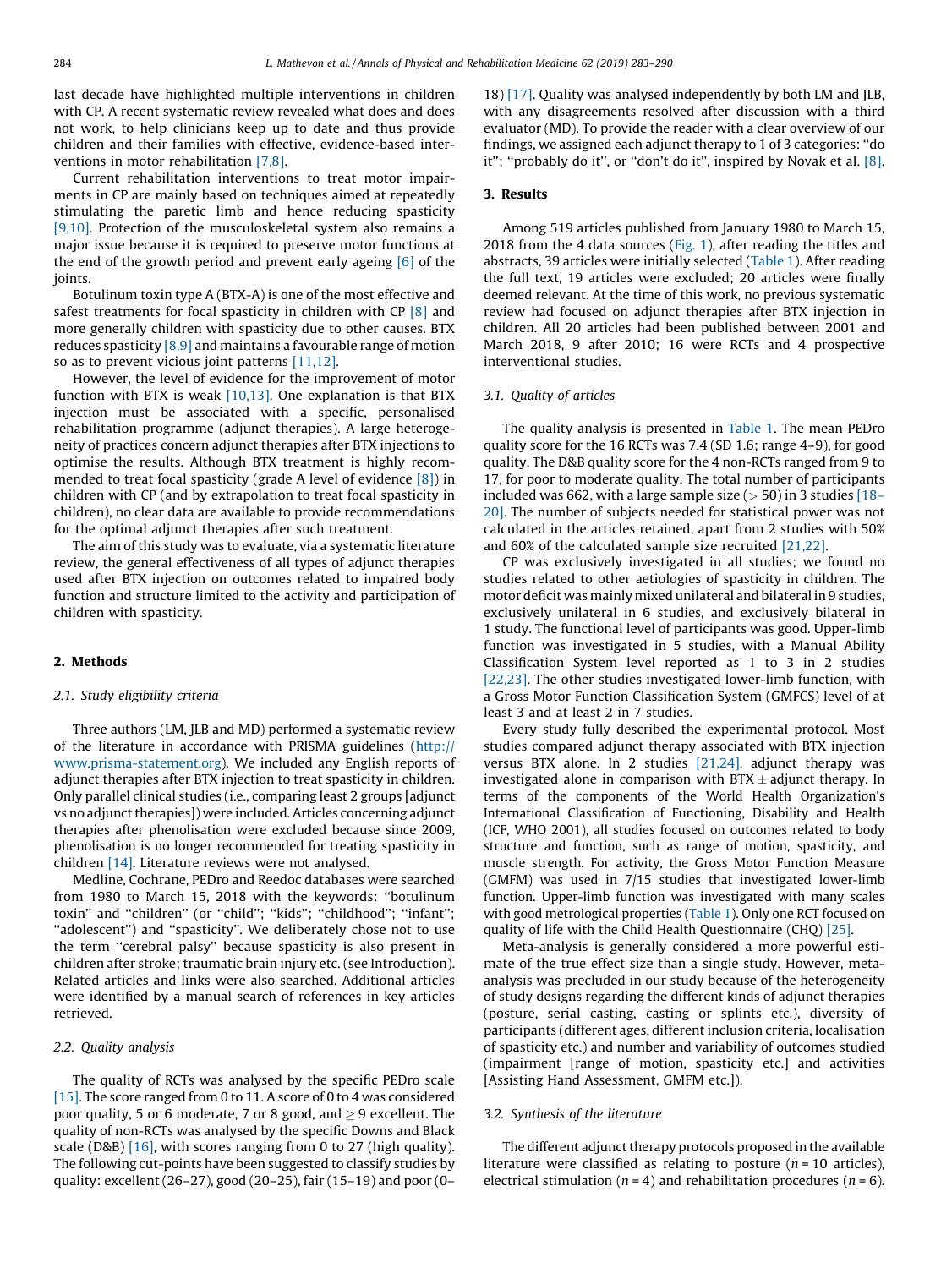<span id="page-2-0"></span>

Fig. 1. Flow of studies in the review.

### 3.2.1. Joint posture procedure

Different joint posture procedures were reported. Six articles adopted serial casting protocols and 3 evaluated the effects of fixed casting. Potential confounding factors such as day or night posture and duration of casting were not systematically mentioned and therefore could not be taken into account. Also, because length of follow-up never exceeded 12 months, long-term effects could not be evaluated.

## 3.3. Serial casting  $(n = 6)$

This consisted of applying 3 progressive casts: 5 studies used a short-leg cast [\[18,20,24,26,27\]](#page-7-0) and the other a long-leg cast [\[25\]](#page-7-0). The timing of serial cast application ranged from immediate [\[26\]](#page-7-0) to 4 weeks [\[27\]](#page-7-0), 1 week [\[18\]](#page-7-0) or 3 weeks [\[20,25\]](#page-7-0) or 1 to 3 weeks [\[24\]](#page-7-0) after BTX injection in the triceps surae [\[18,20,24,26,27\].](#page-7-0) Casts were applied continuously except in one study [\[18\]](#page-7-0) in which casts were applied for 72 hr/week. Only 1 study [\[24\]](#page-7-0) compared BTX injection with casting versus casting alone. The quality of the studies was good for the 4 RCTs, with an average PEDro score of 8.3 [\[18,24,25,27\]](#page-7-0) and moderate for the 2 non-RCTs  $[20,26]$ , with an average D&B score of 16.5 [\[20,26\]](#page-7-0). The total number of participants was 280. All 6 studies evaluated body structure and function outcomes. Only one RCT focused on quality of life with the CHQ.

Whatever the protocol of serial casting, the improved passive range of motion and the reduced spasticity (Modified Ashworth Scale [MAS] and Tardieu Scale [TS]) were better when associating casting with BTX than BTX alone, even when the casts were applied sequentially  $[18]$ . Kay et al.  $[24]$  showed that the reduced spasticity (MAS) was maintained longer (up to 1 year) with casting without than with BTX injection (3 months). In this study, serial casting was applied until  $\geq 5^{\circ}$  of dorsiflexion was reached with the knee extended, then fixed casting was applied during follow-up. This protocol could be considered a prolonged mixed casting regimen, so one cannot discriminate specific serial casting effects from those

of other interventions (prolonged fixed casting or BTX alone). No conclusions could be drawn from this result.

Concerning activity measurements related to gross motor function and/or functional mobility, very few improvements were reported. In the short-leg cast protocol, GMFM scores were initially unchanged [\[24,26\]](#page-7-0) but started to increase after the first 3 months of treatment, with no significant difference between the 2 groups in 1 study [\[24\]](#page-7-0). In the long-leg cast protocol, GMFM and CHQ scores were markedly elevated in both groups after 6 weeks [\[25\].](#page-7-0)

Some adverse effects from serial casting were noted: pain and atrophy (measured from calf and thigh perimeters) were higher versus BTX injection alone [\[25,27\]](#page-7-0). The casts also seemed more difficult to bear immediately after BTX injection than 4 weeks later, with no difference when evaluating body structure and function outcomes [\[27\]](#page-7-0).

## 3.4. Casting  $(n = 4)$

Continuous fixed casting consisted of applying one short-leg cast immediately after BTX injection in the triceps surae for 2 weeks [\[28\]](#page-7-0) or 3 weeks [\[21,29\]](#page-7-0) and for single [\[29\]](#page-7-0) or multiple sessions of treatment [\[21,28\]](#page-7-0) with a long follow-up (at least 8 months). All treatment groups had physiotherapy several times a week after BTX injection. The quality of the studies was good for 2 studies (PEDro scores 9 and 7) [\[22,28\]](#page-7-0) and poor (PEDro score 5) for the third RCT  $[29]$ , for a total of 69 patients.

Concerning outcomes representing the ICF component of body functions and structures, casting associated with BTX injection and even casting alone improved passive range of motion and ankle motor selectivity, reduced spasticity (MAS, TS) [\[21,28\]](#page-7-0) and improved gait parameters as measured by the GMFM [\[28\]](#page-7-0) or Observational Gait Scale [\[28\]](#page-7-0) and even improved the spatiotemporal parameters and ankle kinematics on quantified gait analysis [\[21\]](#page-7-0). These results were maintained in the relative long term with 2 or 3 sessions of treatment (between 8 months and 1 year). Of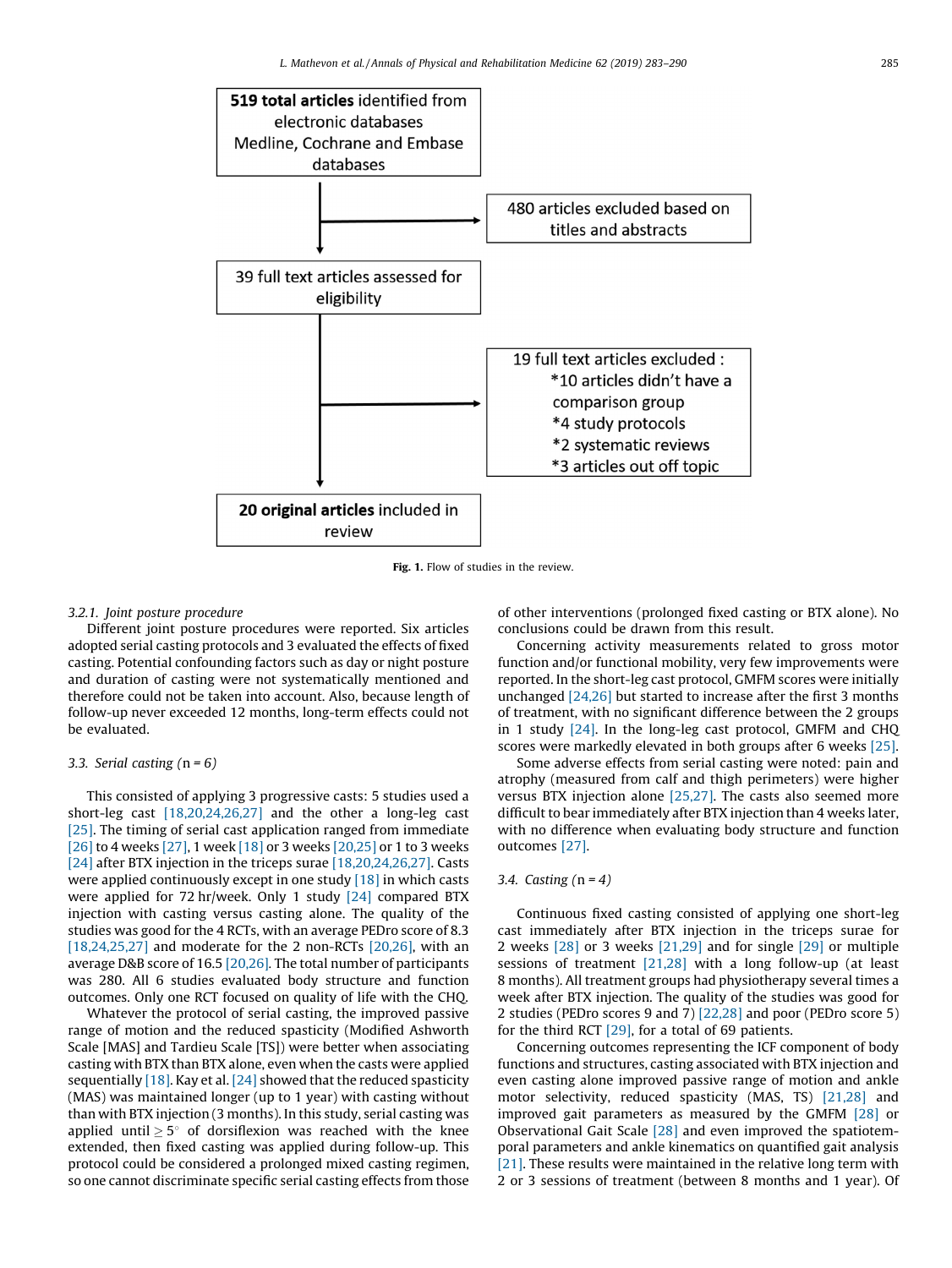<span id="page-3-0"></span>Table 1

Synthesis of the 20 selected studies: type of study, population, methods and results. Results are presented as mean  $\pm$  SD or (min-max) Group 1 vs Group 2 ( $\pm$  Group 3) for pre- and post-treatment values at the end of f

| Authors                      | Design                     | Adjunct therapy                             | Therapy protocol                                                                                                                                                                                                                               | Population                                                                                               | Assessment of<br>deficiencies                                                                                                         | Quality of life                                                   | Follow-up | Results                                                                                                                                                                                                                                                                                                                                                                                                                                                                  | PEDro | D&B |
|------------------------------|----------------------------|---------------------------------------------|------------------------------------------------------------------------------------------------------------------------------------------------------------------------------------------------------------------------------------------------|----------------------------------------------------------------------------------------------------------|---------------------------------------------------------------------------------------------------------------------------------------|-------------------------------------------------------------------|-----------|--------------------------------------------------------------------------------------------------------------------------------------------------------------------------------------------------------------------------------------------------------------------------------------------------------------------------------------------------------------------------------------------------------------------------------------------------------------------------|-------|-----|
| Dai et al. [28]<br>2017      | <b>RCT</b>                 | Serial casting                              | 3 progressive long leg castings<br>Lower extremities placed in abduction<br>First one 3 weeks after BTX-A injection<br>Each for 1 week<br>Group 1: BTX + casting group<br>Group 2: BTX alone                                                   | 70 children<br>Cerebral Palsy<br>Bilateral<br>Scissoring of the lower extremities<br>Mean age: 3.3 years | Spasticity: MAS                                                                                                                       | GMFM-66                                                           | 3 months  | Pretreatment: MAS: $3.7 \pm 5.2$ vs $3.8 \pm 3.4$ ; GMFM-<br>66: 41.2 ± 7.6 vs 42.3 ± 2.5; CHQ: 42.7 ± 2.9 vs<br>$44.3 \pm 5.4$<br>Posttreatment: MAS: $1.9 \pm 1.6$ vs $2.8 \pm 6.3$ ; GMFM-<br>66: 77.4 $\pm$ 6.8 vs 64.6 $\pm$ 3.5"; CHQ: 76 $\pm$ 6.7 vs<br>$64.6 \pm 3.5$<br>Mean Change group 1 vs group 2: MAS: 1.8 vs 1.0;                                                                                                                                       |       |     |
| Dursun et al.<br>$[18]$ 2017 | <b>RCT</b>                 | Serial casting<br>(intermittent)            | 3 progressive short leg castings<br>First one 1 week after BTX-A injection<br>Each for 72 hours<br>Group 1: BTX-A + casting group<br>Group 2: BTX alone                                                                                        | 51 children<br>Cerebral Palsy<br>Unilateral/Bilateral<br>GMFCS 1,2,3<br>Mean Age: 7.2 years              | Spasticity: MAS, TS<br>PROM                                                                                                           | Gait: OGS<br>Physician Global<br>Assessment (PGA)                 | 3 months  | GMFM-66: 36.2 vs 22.3; CHQ: 33.3 vs 20.3<br>Pretreatment: MAS: $4 \pm 0$ vs $44 \pm 0$ ; PROM:<br>79.84 ± 9.2 vs 79.4 ± 9.0; OGS: $7.54 \pm 2.9$ vs<br>$8.54 \pm 2.7$ : PGA: N/A<br>Posttreatment: MAS: $2.44 \pm 0.8$ vs $3.14 \pm 0.9$ ; ROM:<br>$934 \pm 11.5$ vs $83.5 \pm 12.7$ ; GS: $10.54 \pm 3.1$ vs<br>$9.54 \pm 3.0$ ; GA: $2.34 \pm 0.9$ vs $1.34 \pm 0.7$<br>Mean change group 1 vs group 2                                                                 | 8     |     |
| Lee et al. $[20]$<br>2011    | Prospective,<br>Non RCT    | Serial Casting                              | 3 progressive consecutive short leg castings<br>First one 3 weeks after BTX-A injection<br>Each for 1 week<br>Group 1: BTX-A + casting group<br>Group 2: BTX alone                                                                             | 86 children<br>Cerebral Palsy<br>Unilateral/Bilateral<br>GMFCS 1,2<br>Mean age: 5 years                  | Spasticity: MAS, TS<br>PROM                                                                                                           | Gait: Physician<br>Rating Scale (PRS)                             | 3 months  | Pretreatment: MAS: $1.7 \pm 0.3$ vs $1.5 \pm 0.4$ ; PROM: - 17<br>$0.5 \pm 4.6$ vs $0.7 \pm 5.2$ ; PRS: $7.9 \pm 3.5$ vs $8.2 \pm 3.4$<br>Posttreatment: MAS: $1.2 \pm 0.3$ vs $1.1 \pm 0.2$ ; PROM:<br>$9.0 \pm 3.4$ vs $5.8 \pm 3.7$ ; PRS: $11.3 \pm 2.4$ vs<br>$10.3 \pm 3.5$<br>Mean change group 1 vs group 2: MAS: 0.5 vs 0.4;<br>PROM: 9.5 vs 5.1: PRS: 3.4 vs 2.1                                                                                               |       |     |
| Park et al. [29]<br>2010     | Prospective,<br>Non RCT    | <b>Serial Casting</b>                       | 3 progressive consecutive short leg castings<br>First one immediately after BTX-A injection<br>Each for 1 week<br>Group 1: BTX + casting group<br>Group 2: BTX alone                                                                           | 38 children<br>Cerebral palsy<br>Unilateral/Bilateral<br><b>GMFCS 1.2.3</b><br>Mean age: 4.7 years       | Spasticity: MAS, TS<br>PROM                                                                                                           | GMFM-66<br>(Dimension D and<br>E)                                 | 1 month   | Pretreatment: MAS: $2.9 \pm 0.8$ vs $3.2 \pm 0.7$ ; PROM: - 16<br>$1.2 \pm 11.5$ vs $2.2 \pm 4.6$ ; GMFM (D): 75.3 $\pm$ 29.6 vs<br>$72.4 \pm 23.9$<br>Posttreatment: AS: $2.0 \pm 0.3$ vs $2.3 \pm 0.7$ ; PROM:<br>$9.8 \pm 9.5$ vs $7.20 \pm 6.30$ ; MFM (D): $79.5 \pm 26.60$ vs<br>$73.5 \pm 19.3$<br>Mean change group 1 vs group 2: MAS: $-1.0 \pm 0.9$ vs<br>$-1.0 \pm 0.7$ ; PROM: $11.0 \pm 9.8$ vs $5.0 \pm 6.1$ ; GMFM<br>(D): $4.2 \pm 5.7$ vs $1.1 \pm 9.1$ |       |     |
| Newman et al.<br>$[30]$ 2007 | <b>RCT</b>                 | Serial casting<br>immediately or<br>delayed | 3 progressive consecutive short leg castings<br>First one: 6 children immediately after BTX-A<br>injection and 6 children 4 weeks later<br>Each for 1 week<br>Group 1: BTX + immediate serial casting<br>Group 2: BTX + delayed serial casting | 12 children<br>Cerebral Palsy<br>Unilateral/bilateral<br>GMFCS 1,2<br>Mean age: 5.3 years                | Spasticity: TS                                                                                                                        | Gait: Observational<br>Gait Scale (OGS)                           | 6 months  | Pretreatment: R1: $-24.3 \pm 12.0$ vs $-25.7 \pm 5.3$ ;<br>ROM: $-6.0 \pm 7.7$ vs $-3.9 \pm 4.0$ ; OGS: $9.4 \pm 2.1$ vs<br>$11.2 \pm 2.7$<br>Posttreatment: 1: $-21.1 \pm 11.2$ vs $-7.1 \pm 7.6$ ;<br>PROM: $0.0 \pm 4.8$ vs $2.6 \pm 7.1$ ; OGS: $10.3 \pm 5.3$ vs<br>$13.4 \pm 3.3$<br>Mean change group 1 vs group 2: R1: $3.1 \pm 11.0$ vs<br>$18.6 \pm 10.4$ <sup>T</sup> ; PROM: $6.0 \pm 9.2$ vs $6.4 \pm 6.0$ ; OGS:<br>$0.9 \pm 5.3$ vs $2.2 \pm 2.8$         | 8     |     |
| Kay et al. [27]<br>2004      | RCT                        | Serial Casting                              | Progressive consecutive short leg casting<br>changed every two weeks until $\geq$ 5? of<br>dorsiflexion was reached with knee extended<br>Group 1: Casting + BTX<br>Group 2: Casting only                                                      | 23 children<br>Cerebral Palsy<br>Unilateral/Bilateral<br><b>GMFCS 1.2.3</b><br>Mean age: 7.1 years       | Spasticity: MAS<br><b>PROM</b><br>Computarized gait<br>analysis: peak<br>dorsiflexion (PD) swing                                      | GMFM (C,D,E)                                                      | 1 year    | Pretreatment: MAS: $2.6 \pm 1.2$ vs $2.6 \pm 1.1$ ; PROM:<br>$-6.4 \pm 8.3$ vs $-3.7 \pm 8.7$ ; PD swing: $-12.3 \pm 11.1$ vs<br>$-16.9 \pm 15.1$ ; GMFM: 75.8 $\pm$ 20.1 vs 66.4 $\pm$ 23.1<br>Mean change group 1 vs group 2: MAS: $-0.9 \pm 1.0$ vs<br>$-1.1 \pm 1.2$ ; PROM: $18.4 \pm 11.7$ vs $13.9 \pm 11.8$ ; PD<br>swing: $12.5 \pm 9.3$ vs $15.1 \pm 11.8$ ; GMFM:<br>$2.5 \pm 7.5$ vs $-1.3 \pm 5.1$                                                          | 9     |     |
| Hayek et al.<br>[31] 2010    | RCT                        | Casting                                     | Casts were applied on the day of the first<br>injection and retained for 2 weeks                                                                                                                                                               | 20 children<br>Cerebral Palsy<br>Unilateral/Bilateral<br>GMFCS: 1.2.3<br>Mean age: 13.5 years            | Spasticity: TS<br><b>PROM</b><br>Selective motor control<br>of the ankle                                                              | Gait analysis:<br>Spatio-temporal<br>parameters<br>OGS<br>GMFM-66 | 8 months  | Pretreatment: 1: -20.0 ± 13.9 vs -21 ± 12.6; ROM: 7<br>$3.5 \pm 12.5$ vs $8.7 \pm 7.5$ ; GS: N/A; Gait Speed:<br>$0.6 \pm 0.1$ vs $0.6 \pm 0.1$ ; GMFM: 54.0 $\pm$ 15.4 vs<br>$52.2 \pm 15.6$<br>Mean change group 1 vs group 2: R1: $-12.3 \pm 3.4$ " vs<br>$-13.3 \pm 3.8$ ; PROM: $9.8 \pm 9$ vs $11.9 \pm 7.5$ OGS:<br>$12.6 \pm 1.4$ vs $10.5 \pm 1.5$ Speed: $0.9 \pm 0.3$ vs<br>$0.9 \pm 0.3$ ; GMFM: 64.3 $\pm$ 3.7° vs 55.6 $\pm$ 4.8°                          |       |     |
| Ackman et al.<br>$[26]$ 2005 | Multicentre,<br><b>RCT</b> | Casting                                     | Casts were applied on the day of the first<br>injection and retained for 3 weeks<br>3 cycles of treatment<br>Group 1: BTX alone<br>Group 2: Placebo injection + casting<br>Group 3: BTX + casting                                              | 39 children<br>Cerebral Palsy<br>Unilateral/bilateral<br>GMFCS 1,2<br>Mean age: 6 years                  | Spasticity: MAS, TS<br>PROM, AROM<br>Ankle dorsiflexion and<br>plantar flexion strength<br>Ankle power generation<br>Ankle kinematics | Gait analysis:<br>Spatio-temporal<br>parameters                   | 1 year    | N/A (results presented in diagrams) Groupe 1: no 9<br>significant change Group 2 and group 3: significant<br>improvements in spasticity, PROM and<br>dorsiflexion strenght and ankle kinematics                                                                                                                                                                                                                                                                          |       |     |
| Bottos et al.<br>$[32]$ 2003 | RCT                        | Casting                                     | Casts applied on the day of the first injection<br>and retained for 3 weeks<br>Group 1: BTX + casting group<br>Group 2: BTX alone                                                                                                              | 10 children<br>Cerebral Palsy<br>Bilateral<br><b>GMFCS 1.2.3</b><br>Mean age: 6.4 years                  | Spasticity: MAS                                                                                                                       | GMFM<br>Computarized gait<br>analysis                             | 1 year    | Mean change group 1 vs group 2 at 4 months:<br>MAS: N/A (diagrams)<br>GMFM: N/A (diagrams)<br>Both improved significatively in group 1<br>Stride lenght: 10.5 (N/A) vs 5.5 (N/A)"<br>Speed walking: $(cm.s^{-1})$ 5.3(N/A) vs $0.6$                                                                                                                                                                                                                                      | -5    |     |

286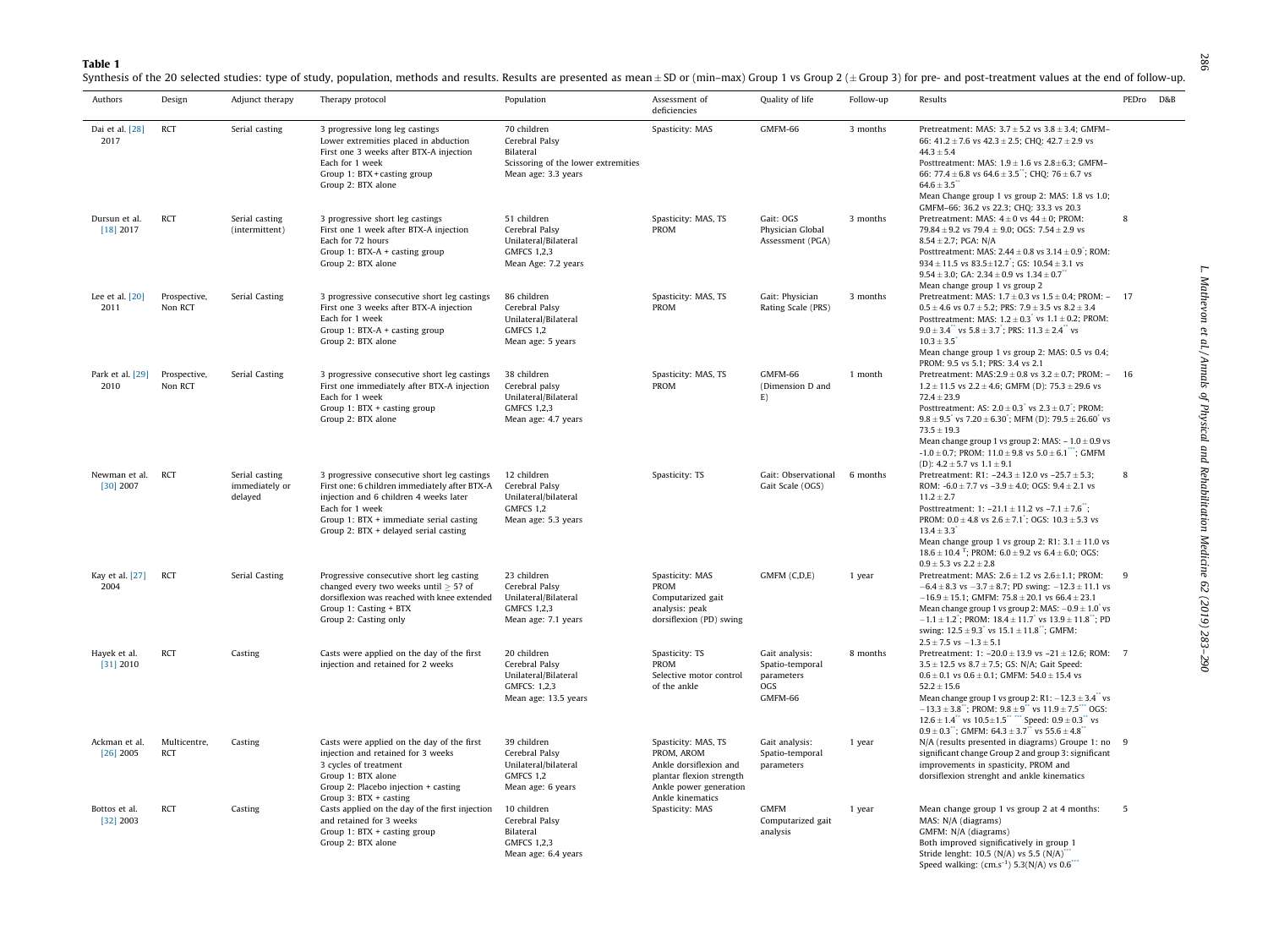| D&B<br>PEDro                  | 4                                                                                                                                            | S                                                                                                                                                                                                                                                      |                                                                                                                                                                                                 |                                                                | ${}^{\circ}$                                                                                                                                           | ${}^{\circ}$                                                                                                                                                                                                                   | G                                                                                                                                                                                                                                                                                                                                                                                                                              | $\circ$                                                                                                                                                                                                                                                                                                    | G                                                                                                                                                                                                                                                                              |
|-------------------------------|----------------------------------------------------------------------------------------------------------------------------------------------|--------------------------------------------------------------------------------------------------------------------------------------------------------------------------------------------------------------------------------------------------------|-------------------------------------------------------------------------------------------------------------------------------------------------------------------------------------------------|----------------------------------------------------------------|--------------------------------------------------------------------------------------------------------------------------------------------------------|--------------------------------------------------------------------------------------------------------------------------------------------------------------------------------------------------------------------------------|--------------------------------------------------------------------------------------------------------------------------------------------------------------------------------------------------------------------------------------------------------------------------------------------------------------------------------------------------------------------------------------------------------------------------------|------------------------------------------------------------------------------------------------------------------------------------------------------------------------------------------------------------------------------------------------------------------------------------------------------------|--------------------------------------------------------------------------------------------------------------------------------------------------------------------------------------------------------------------------------------------------------------------------------|
| Results                       | Mean change group 1 vs group 2 (%): QUEST:<br>15.9 vs 4.2                                                                                    | Mean change Group 1 vs Group 2: N/A: Descriptive<br>data for each participant In both groups: AROM,<br>ABC checklist improved only in Group 1<br>PROM, MAS, BMRC improved                                                                              | Mean change Group 1 vs Group 2: N/A: Descriptive<br>Some increase in isometric plantar flexor strength<br>data for each participant<br>No change in walking                                     |                                                                | Mean change Group 1 vs Group 2: N/A: no control<br>Not correlated to clinical reduction of spasticity<br>Earlier denervating action of BTX-A<br>dno.18 | Mean change Group 1 vs Group 2: N/A: descriptive<br>Adjuvant ES had no significant effect $(p > 0.05)$ on<br>clinical measurements, ankle stiffness and gait<br>data for group1 are not presented<br>varaibles                 | change over the strenght training for either group<br>Strenght: significant isokinetic strength gains in<br>the intervention period compared to the control<br>GAS: significant improvement compared to the<br>significantly reduced after BTX. No significant<br>MV: significant improvement in all assessed<br>Many evaluations for many muscles: MAS:<br>muscles compared to the control period<br>control period<br>period | Mean change Group 1 vs Group 2: N/A: results are<br>In group 1: muscle strenght increased in injected<br>Both groups had very small improvements in AHA<br>and non injected muscles without increasing<br>No difference between goups at 5 months<br>presented in box plot<br>and Melbourne<br>muscle tone | Mean change Group 1 vs Group 2: MAS: 1.5 (N/A)<br>Plantarflexion MT: + 0.12 (N/A) vs -0.11 (N/A)<br>No changes in postural control, kinematics and<br>Dorsiflexion MT: N/A no change<br>$GMFM: + 1.8$ $(NA)$ vs +4.2 $(N/A)$<br>gait parameters in both groups<br>vs 1.2 (N/A) |
| Follow-up                     | months<br>$\circ$                                                                                                                            | 6 months                                                                                                                                                                                                                                               | 2 months                                                                                                                                                                                        |                                                                | 1 month                                                                                                                                                | 6 months                                                                                                                                                                                                                       | 3 months                                                                                                                                                                                                                                                                                                                                                                                                                       | 9 months                                                                                                                                                                                                                                                                                                   | 3 months                                                                                                                                                                                                                                                                       |
| Quality of life               | Quality of Upper<br>Extremity Skills<br>Test (QUEST)                                                                                         | Movement ABC<br>checklist                                                                                                                                                                                                                              | (10m Walking test)<br>walking speed<br>Self-selected                                                                                                                                            |                                                                |                                                                                                                                                        | Instrumented Gait<br>Rating Scale 3D-<br>Gait: Physician<br>analysis                                                                                                                                                           | GAS                                                                                                                                                                                                                                                                                                                                                                                                                            | Hand and arm use:<br>Melbourne<br>AHA                                                                                                                                                                                                                                                                      | 3D - Gait analysis<br>(biomechanical<br>force plate)<br>Balance<br>(Vicon)<br><b>GMFM</b>                                                                                                                                                                                      |
| Assessment of<br>deficiencies |                                                                                                                                              | Spasticity: MAS, TS<br><b>BMRC</b> scale<br><b>PROM</b><br><b>AROM</b>                                                                                                                                                                                 | dorsiflexors (Hand-held<br>strength of the ankle<br>plantar flexors and<br>Isometric muscle                                                                                                     | Compound Motor Action<br>dynamometer)                          | Spasticity (MAS, TS)<br>gastrocnemius<br>Potentials for                                                                                                | Ankle muscle stiffness<br>Spasticity: MAS<br>PROM                                                                                                                                                                              | isokinetic strength of the<br>Assessment of the lower<br>knee and ankle muscles<br>Muscle Volume (MRI)<br>Muscle isometric and<br>Selective Control<br>Spasticity: MAS<br>extremity                                                                                                                                                                                                                                            | Muscle tone and strength<br>in the elbow and forearm<br>AROM of elbow and<br>Isometric grip force<br>forearm                                                                                                                                                                                               | Dorsiflexion Maximal<br>Plantarflexion MT<br>Spasticity: MAS<br>Torque (MT)                                                                                                                                                                                                    |
| Population                    | Mean age: 7 years<br>Cerebral Palsy<br>20 children<br>Unilateral<br>MACS?                                                                    | Mean age: 11.7 years<br>Cerebral Palsy<br>Unilateral<br>MACS?<br>6 girls                                                                                                                                                                               | Mean age: 4.5 years<br>Cerebral Palsy<br>5 children<br>Unilateral<br>GMFCS <sub>1</sub>                                                                                                         | 23 children                                                    | Cerebral Palsy<br><b>GMFCS 1,2,3</b><br>Bilateral                                                                                                      | Mean age: 46 months<br>Median age: 5 years<br>Unilateral/Bilateral<br>Cerebral Palsy<br>12 children<br>GMFCS 1,2                                                                                                               | Mean age: 8 years<br>Cerebral Palsy<br>15 children<br>GMFCS 1,2<br>Bilateral                                                                                                                                                                                                                                                                                                                                                   | Mean age: 13.4 years<br>Unilateral/Bilateral<br>Cerebral Palsy<br>10 children<br>MACS <sub>2</sub>                                                                                                                                                                                                         | Mean age: 9.5 years<br>Cerebral Palsy<br>14 children<br>Unilateral<br>GMFCS: 1                                                                                                                                                                                                 |
| Therapy protocol              | Thermoplastic night splint applied 6 months<br>after 2 BTX injections in the upper limb<br>Group 1: BTX + night splint<br>Group 2: BTX alone | frequency of 30 Hz, 0.2 ms pulse width, 2-5 s<br>muscles started 5 to 7 days after the injection<br>Twice a day, 15 min for 3 months<br>Stimulation of wrist and hand extensor<br>Biphasic rectangular current with a<br>Group 1: BTX + FES<br>on time | post<br>Stimulation of gastrocnemius and tibialis<br>anterior beginning at 5 different times<br>programme: at 1, 7, 14, 32, 35 days<br>injection into TS for 4 weeks home<br>Group 2: BTX alone | Stimulation of gastrocnemius 7 consecutive<br>No control group | days after injection and a sham stimulation<br>2 groups: HFES (25Hz) and LFES (4Hz)<br>on the other side 30 min a day                                  | Stimulation in injected muscles beginning on<br>Biphasic rectangular current, 0.25 ms pulse<br>Ηz,<br>Continuous trains of current pulses (20<br>30 minutes, 6 times a day for 3 days<br>0.2 msec, 50-90 mA)<br>the day of BTX | complex movements and functional tasks<br>Initially, work on motor control and then<br>2 subgroups: either pre or post BTX RT<br>Progressive strengthening exercices<br>Home-based training programme<br>3 times a week for 10 weeks<br>$Group 1: Group 1: BIX + ES$<br>$Group 2: BTX alone$<br>Group 2: BTX alone<br>Group 1: BTX+RT<br>Lower limb<br>more                                                                    | RT: 3 times a weeks for 8 weeks with a<br>0-40 minutes core strengthening and<br>resistance training with increasing<br>intensity by 0.25-0.5 kg<br>physiotherapist<br>Upper limb<br>singlejoint                                                                                                           | ining<br>15 minutes of progressive resistance trai<br>RT: 2 times per week for 12 weeks<br>10 minutes of gait and balance<br>5 minutes of stretching<br>Group 1: BTX+RT<br>Group 2: BTX alone<br>Group 2: BTX alone<br>$Group 1: BTX + RT$<br>Lower limb                       |
| Adjunct therapy               | Night splint                                                                                                                                 | stimulation (FES)<br>Functional<br>electrical                                                                                                                                                                                                          | stimulation (FES)<br>Functional<br>electrical                                                                                                                                                   | Electrical                                                     | stimulation (ES)                                                                                                                                       | stimulation (ES)<br>Electrical                                                                                                                                                                                                 | Resistance training<br>(RT)                                                                                                                                                                                                                                                                                                                                                                                                    | Resistance training<br>(RT)                                                                                                                                                                                                                                                                                | Resistance training<br>(RT)                                                                                                                                                                                                                                                    |
| Design                        | RCT                                                                                                                                          | RCT                                                                                                                                                                                                                                                    | single subject<br>Randomised<br><b>Trial</b>                                                                                                                                                    | RCT                                                            |                                                                                                                                                        | RCT                                                                                                                                                                                                                            | design with a<br>controlled<br>mparison<br>6-month<br>preinter-<br>Crossco-<br>vention<br>period                                                                                                                                                                                                                                                                                                                               | RCT                                                                                                                                                                                                                                                                                                        | A randomised<br>pilot study                                                                                                                                                                                                                                                    |
| Authors                       | Kanellopoulos<br>et al. [24]<br>2009                                                                                                         | Pieber et al.<br>[33] 2011                                                                                                                                                                                                                             | [34] 2010<br>Seifart et al.                                                                                                                                                                     | Rha et al. [31]                                                | 2008                                                                                                                                                   | Detrembleur<br>$et al.$ [32]<br>2001                                                                                                                                                                                           | Williams et al.<br>$[35]$ 2013                                                                                                                                                                                                                                                                                                                                                                                                 | Elvrum et al.<br>[23] 2012                                                                                                                                                                                                                                                                                 | et al. [36]<br>Bandholm<br>2012                                                                                                                                                                                                                                                |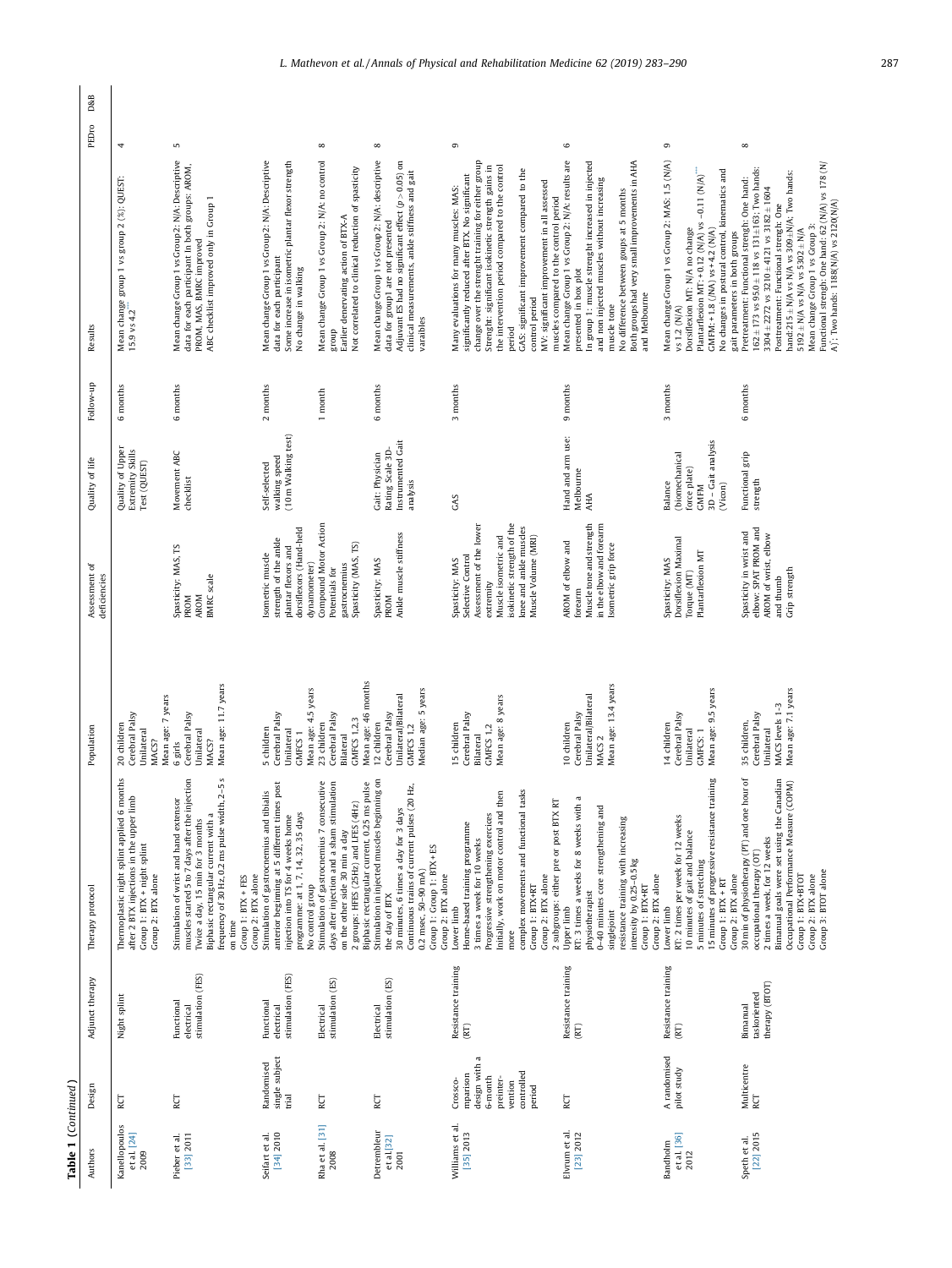<span id="page-5-0"></span>

| Quality of life<br>Assessment of<br>deficiencies                                                                                                                                                    | Population                                                                   | Therapy protocol                                                                                              | Adjunct therapy                                                                              |
|-----------------------------------------------------------------------------------------------------------------------------------------------------------------------------------------------------|------------------------------------------------------------------------------|---------------------------------------------------------------------------------------------------------------|----------------------------------------------------------------------------------------------|
| <b>GMFM</b><br>Spasticity: MAS                                                                                                                                                                      | Mean age: 6.4 years<br>Cerebral Palsy<br>Localisation?<br>GMFCS?<br>244      | Group 2: BTX-A injection + < 2h/day<br>Group 1: BTX-A injection +2 h/day<br>rehabilitation<br>rehabilitation  | Rehabilitation<br>program                                                                    |
| ating scale (ULPRS)<br>Well scale in the<br>How Often scale<br>Paediatric Motor<br>Upper Limb<br>Physician's<br>Log (PMAL)<br>and How<br>Activity<br>revised<br>Spasticity: MAS, MTS<br><b>PROM</b> | Median age: 4 years<br>Cerebral Palsy<br>29 children<br>Unilateral<br>VIACS? | Group 1: A combined therapy of mCIMT and<br>BTX-A injections during 3 weeks<br>Group 2: BTX-A injections only | movement therapy<br>constraintinduced<br>Park et al. [26] Casecontrolled Modified<br>(mCIMT) |

 $P \le 0.05$ . When the mean change between pre- and post-treatment was calculated for each group, it is presented with SD values  $\degree$ P < 0.05 (difference between groups).  $^{**}$  P  $\leq$  0.05. When the mean change between pre- and post-treatment was calculated for each group, it is presented with SD values  $^{**}$ P  $<$  0.05 (difference between groups). GAS: Goal Attainment Scaling. Speed gait in km.h<sup>-1</sup> or cm.min<sup>-1</sup> or m.s<sup>-1</sup>; stride length in cm; maximal torque in 0.1 Nm/kg; functional strength in g.<br>*P* < 0.05.  $*$   $P \leq 0.001$  compared to pretreatment values. pretreatment values  $\overline{c}$  $P \leq 0.001$  compared  $P < 0.05$ .

 $\ddot{\ddot{\imath}}$ 

RCT: randomized controlled trial; BTX: botulinum toxin type A; MAS: Modified Ashworth Scale; TS: Tardieu scale; PROM: Passive Range of Motion in degrees; R1: spastic catch in Tardieu's scale in degrees; OG: Observational G Scale; PGA: Physician Global Assessment; QUEST: Quality of Upper Extremity Skills Test; MACS: Manual Ability Classification System; GMFM: Gross Motor Function Measure; GMFCS: Gross Motor Function Classification System;

CT: randomized controlled trial: BTX: botulinum toxin type A; MAS: Modified Ashworth Scale; TS: Tardieu scale; PROM: Passive Range of Motion in degrees; R1: spastic catch in Tardieu's scale in degrees; OGS: Observational G Scale; PGA: Physician Global Assessment; QUEST: Quality of Upper Extremity Skills Test; MACS: Manual Ability Classification System; GMFN: Gross Motor Function Measure; GMFCS: Gross Motor Function Classification System;<br>GAS

3.4.1. Electrical stimulation  $(n = 4)$ Two kinds of protocols were found. The first  $[31,32]$   $(n=2)$  used electrical stimulation in the gastrocnemius muscles after BTX injection in the triceps surae

versus BTX alone. Different modalities of stimulation exist in terms of type of current (continuous or rectangular biphasic, high or low frequency), duration (15 to 30 min) and frequency of application (1– 6 times/day for 3 days to 6 weeks). The quality of these 2 RCTs was good (PEDro score 8 for both) but with only 35 total participants. Electrical stimulation did not provide any additional effects as compared with BTX alone in terms of reduced spasticity or improved gait (Physician Rating Scale, 3D Instrumented Gait analysis).

note, the use of BTX alone conferred no improvement in terms of impairment and gait parameters [\[21\].](#page-7-0) No adverse effects were

with BTX alone after 6 months of regular use ( $P < 10^{-4}$ ).

The use of a night splint after BTX injection in the upper limb was evaluated in a single RCT with poor quality (PEDro score 4) [\[30\]](#page-7-0) and surprisingly, suggested that upper-limb function (Quality of Upper Extremity Skills Test score) was significantly better than

The second protocol  $[33,34]$   $(n=2)$  consisted of functional electrical stimulation in antagonist muscles after BTX injection in the wrist and finger flexors [\[33\]](#page-7-0) and in the triceps surae [\[34\]](#page-7-0) associated with a physical therapy programme. The quality of these 2 studies was poor (PEDro score 5 and D&B score 9, respectively) and no conclusions can be drawn.

## 3.4.2. Multimodal Rehabilitation Procedures

3.4.2.1. Resistance training  $(n = 3)$ . This training consisted of a global progressive programme tailored to each individual for strengthening the spastic and antagonist muscles in the lower [\[35,36\]](#page-7-0) or upper limb [\[23\]](#page-7-0) twice or 3 times/week for 8 to 12 weeks. These programmes were compared to physiotherapy without resistance training (gait, balance, stretching) with good methodological quality [\[35,36\]](#page-7-0) (PEDro score 9) or nothing after BTX injection in the upper limb, with moderate quality (PEDro score 6) [\[23\]](#page-7-0). The total number of participants was 39. Resistance training improved muscle strength in injected muscles [\[35\]](#page-7-0) without increasing spasticity. Williams et al. attributed the decrease in muscle atrophy after BTX observed on MRI to the resistance training [\[35\]](#page-7-0). These RCTs showed no impact on body functions, structures or activity (assisting hand assessment [\[23\]](#page-7-0), biomechanical force plate [\[36\],](#page-7-0) gait parameters with GMFM and instrumented gait analysis [\[36\]](#page-7-0)), but personalised goals were achieved (Goal Attainment Scaling) [\[35\]](#page-7-0).

3.4.2.2. Rehabilitation programmes  $(n = 3)$ . Surprisingly, only 3 studies evaluated a rehabilitation programme after BTX injection: Modified Constraint Induced Therapy [\[37\]](#page-7-0) (mCIMT) (n = 29, D&B score 17) and Bimanual Task Oriented Therapy (BTOT) [\[22\]](#page-7-0)  $(n = 35,$  PEDro score 8) for the upper limb and a poorly documented global rehabilitation programme for 2 hr/day [\[19\]](#page-7-0)  $(n = 244,$  PEDro score 8) for the lower limb.

''Rehabilitation'' associated with the BTX injection conferred more improvement in the functional scales than with BTX alone: GMFM [\[19\],](#page-7-0) Upper Limb Physician's Rating Scale, and How Often scale and How Well scale in the revised Paediatric Motor Activity Log [\[37\]](#page-7-0). Of note, 6 months after the treatment, functional grip strength was significantly better with BTOT alone than with BTOT associated with BTX injection [\[22\]](#page-7-0).

## 4. Discussion

BTX injection alone is not sufficient to reach functional goals during a child's growth  $[8]$ . Surprisingly, although the number is

reported.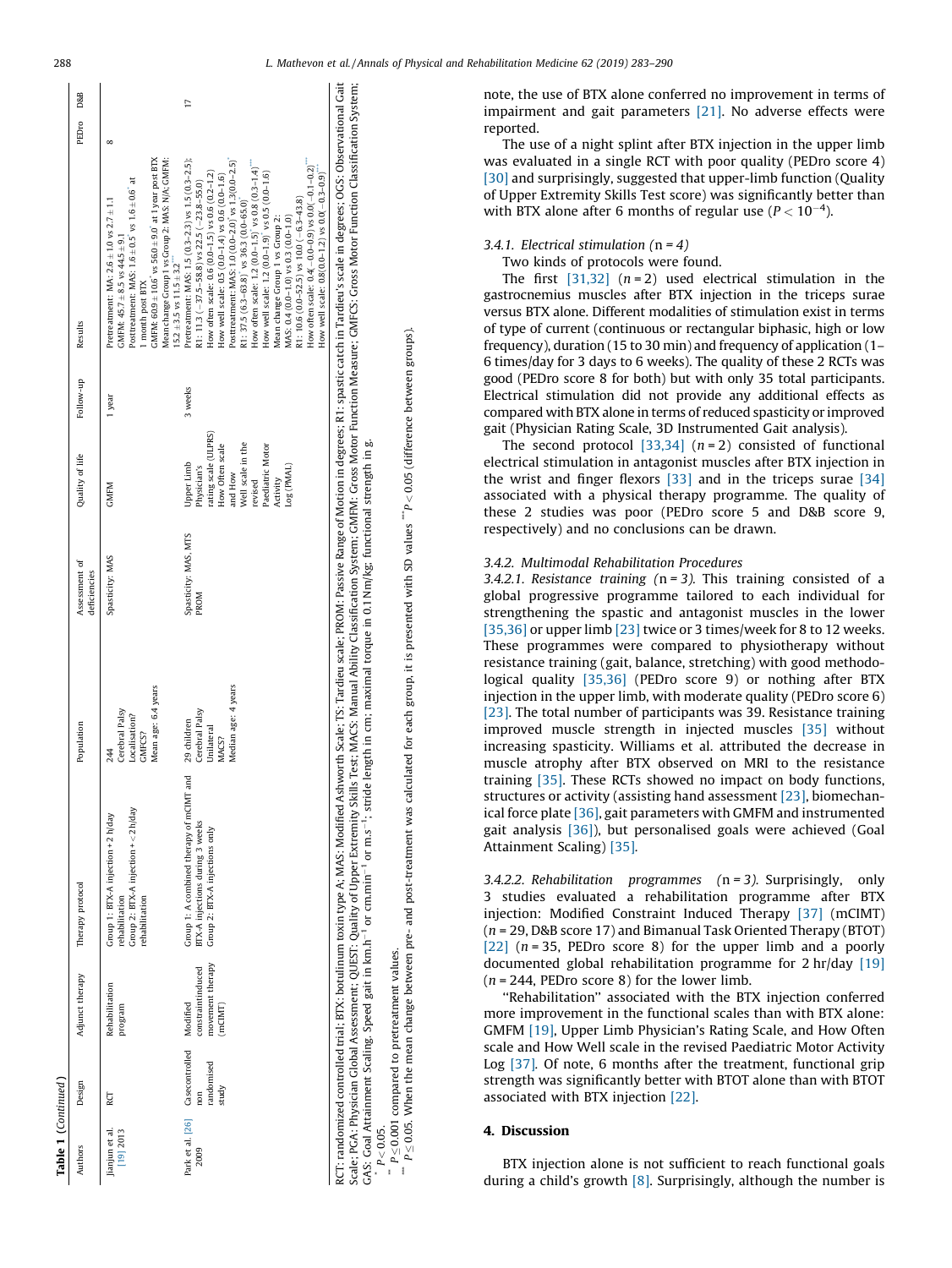increasing, few studies have been published on adjunct therapies after BTX injection during the last decade [\[38\]](#page-7-0). Findings from this systematic review of the effectiveness of adjunct therapies are based on 20 studies involving 662 children with CP, essentially concerning posture, with only 6 studies investigating specific rehabilitation after BTX injection (3 of the upper limb). Nevertheless, the quality of these studies is good.

However, the number of participants needed for statistical power was not calculated or reported in any study included in our review, which reduces the strength of any conclusions that can be drawn from the results. Concerning outcome assessment in the studies included, few studies focused on outcomes related to activities, with most reporting outcomes related to only body structure and function. This finding is similar to the previous conclusions of Tustin et al. [\[39\]](#page-7-0) and Blackmore et al. [\[38\].](#page-7-0)

This systematic review confirms that BTX injections alone are not sufficient to improve outcomes [\[8\]](#page-7-0), and adjunct therapies are clearly necessary: BTX injections alone cannot be recommended for children.

During growth, lower-limb posture with casting is recommended with a high level of evidence, although only the shortterm efficacy of short-leg casting has been evaluated. To date, no study has compared the different modalities of casting, and further studies specifically devoted to testing these different kinds of casting are needed. No clear recommendation can be made concerning the delay after BTX injection before applying casting. Some authors have proposed that BTX begins to take effect 1 week after injection, but we found no evidence for this. Serial casting has not demonstrated greater efficacy than a single cast that should be worn for at least 2 weeks. In a recently published work [\[40\]](#page-7-0) (not included in our analysis because the paper was published after our endpoint), the authors did not show any significant differences between serial or single casting after BTX injection in the triceps surae, and the magnitude of improvements was similar between single and serial casting procedures. If confirmed in a large sample, applying single casting may be preferred because of the greater convenience for both clinicians and children.

Moreover, adverse effects such as pain, muscle atrophy and cutaneous lesions were noted in serial casting rather than unique casting studies. Although clear evidence exists for the lower limb, the sparse number of studies for posture therapy in the upper limb after BTX injection in children with CP provides only a moderate level of evidence. However, we can extrapolate from the available literature concerning lower-limb spasticity treatment that posture therapy should also be recommended after BTX injection to treat spasticity in upper limbs.

Personalised resistance training involving both spastic and antagonist muscles and depending on individualised motor control helped reach personalised goals and treat spasticity. Moreover, adding resistance training seems able to control muscle atrophy after BTX injection. However, the sample size of these studies was very limited. Further studies with a larger sample size are needed. Moreover, the timing of a resistance training programme is unknown because such training pre- or post-BTX injection probably has different goals. The training before injection should help protect muscles against atrophy, whereas that after BTX aims to work on motor control in a personalised way [\[35\].](#page-7-0)

In the upper limb, mCIMT and BTOT had positive results in terms of function with or without BTX injection. Further studies should be conducted with the use of BTX injection pre-mCIMT or BTOT only if spasticity is a major impairment regarding upper limb function.

Because of few studies for goal-directed rehabilitation programmes after BTX injection, we have only a moderate level of evidence for adjunct therapies. However, the available literature

Table 2

| Synthesis of level of evidence. |  |
|---------------------------------|--|
|---------------------------------|--|

| Adjunct therapy          | Comments                                                        |
|--------------------------|-----------------------------------------------------------------|
| Serial Casting           | Variability of protocols concerning timing of<br>serial casting |
|                          | In lower limb no studies exist involving                        |
|                          | other joints than theankle                                      |
|                          | Recommended - Do it                                             |
| Casting                  | No argument today in favour of serial                           |
|                          | casting rather than casting                                     |
|                          | Recommended - Do it                                             |
| Resistance training (RT) | Requires more studies                                           |
|                          | Remaining issues: Timing of RT?; Intensity?;                    |
|                          | Task oriented to improve function?                              |
|                          | Probably recommended – Probably do it                           |
| Rehabilitation programme | To date very few studies are available                          |
|                          | Encouraging results concerning task-                            |
|                          | orientated reeducation but requires more studies                |
|                          | Probably recommended - Probably do it                           |
| BTX-A alone              | Not recommended - Don't do it                                   |
| Electrical stimulation   | Not recommended - Don't do it                                   |

[\[7,8\]](#page-7-0) regarding motor rehabilitation for children with CP after BTX injection considers such adjunct goal-directed approaches promising.

Finally, the results obtained with electrical stimulation are not encouraging, although the number of participants in these studies was very low. Electrical stimulation as adjunct therapy after BTX injection in children seems inefficient.

#### 5. Conclusions

Adjunct therapies such as posture (serial casting, casting or splints), goal-directed rehabilitation programmes and strength training may improve spasticity outcomes in children when used after BTX injection (see Table 2). This therapy has been clearly demonstrated for treating lower-limb spasticity. The level of evidence is low for the effectiveness of BTX injection without adjunct therapy for impairment (range of motion, spasticity) and activities (notably gait parameters). However, a high level of evidence suggests that posture therapy after BTX injection improves range of motion, spasticity and gait parameters. Further research is needed to test the best procedure for posture (serial casting, casting or splints) and to determine the optimal time window for applying these adjunct therapies. The level of evidence is moderate for small to moderate improvements in impairment (range of motion, spasticity) and activities (gross motor function) for resistance training and rehabilitation programmes. Finally, the level of evidence is low for the effectiveness of electrical stimulation. To give a clear overview of our conclusions, for each adjunct therapy listed in Table 2, we have provided a short comment and assigned it to one of three categories: ''do it''; ''probably do it'', or ''don't do it''.

ICF domains of activities, participation and quality of life need to be considered in future studies to establish the clinical relevance of adjunct therapies in children. Finally, no study was conducted in children with spasticity due to other neurological conditions. Hence, the conclusions are strictly applicable to only children with CP. Further studies are needed to test adjunct therapies after BTX injection in children with other causes of spasticity.

#### Disclosure of interest

The authors declare that they have no competing interest.